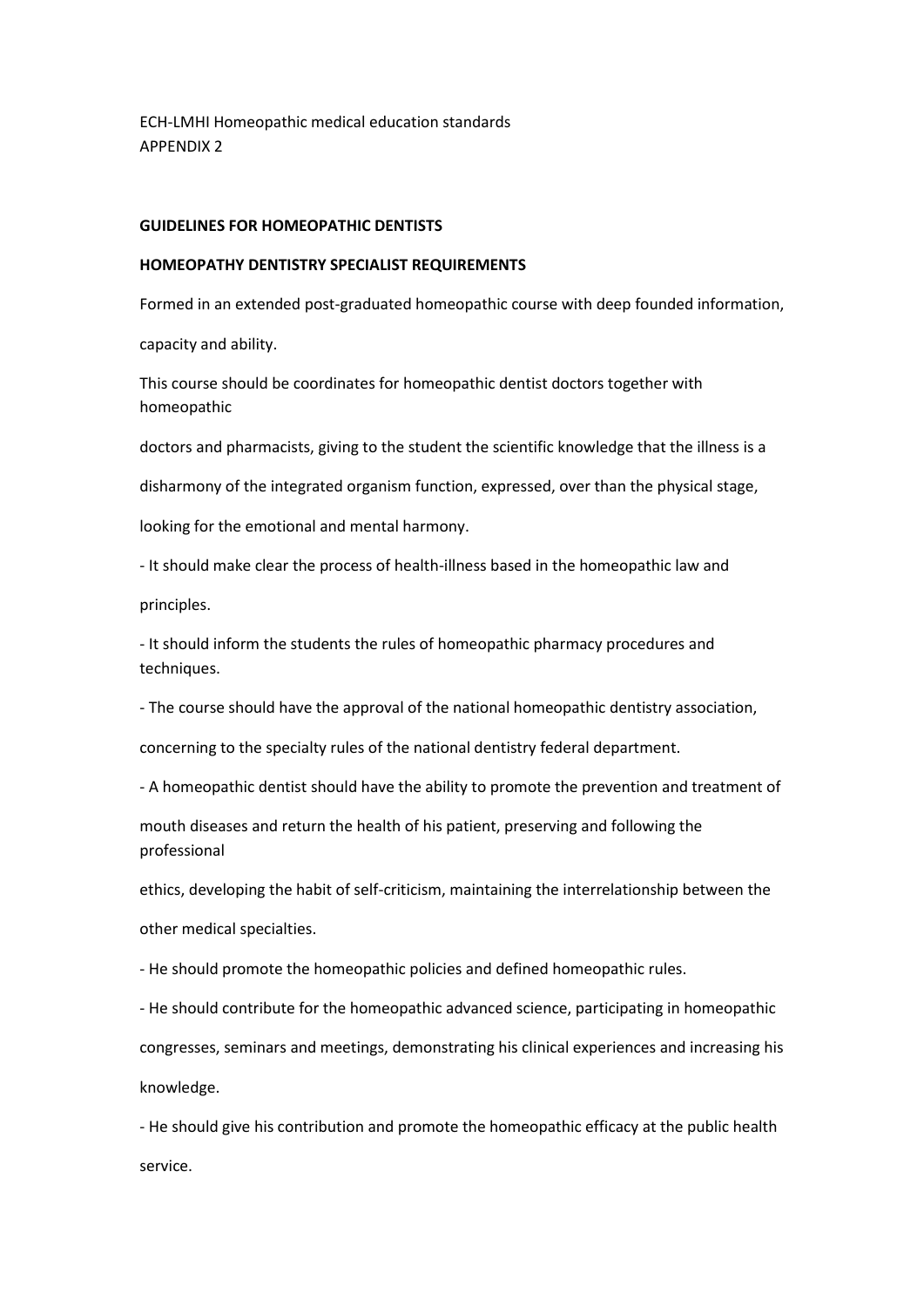### - Continuous Professional Development

The Curriculum for a Certificate of Proficiency in Homeopathy should have a minimum of 700 hours and for a Specialist in Homeopathic Dentistry should have a minimum of 1200 hours in the total (theoretical, practical and thesis presentation). The practical lessons must have a limit of 12 students and the half dentistry equipments with the supervisor presence.

# **CURRICULUM OF THE THEORETICAL LESSONS**

- Philosophy and History of Homeopathy Hahnemann Life and Work
- Vitalism under Hahnemann View
- The Similitude Principle history from Hippocrates until Hahnemann
- Experimentation in a Healthy Man
- Minimum dose concept and its pharmacodynamics power
- Single remedy Ill patient individualization and the remedy scientific value

Hahnemann view about the man and the healthy, illness, unhealthy person and the healing

- The concept of Energetic Force of life
- Chronic and Acute Diseases concepts

# - Diathesic Treatment – Miasmatic Dynamic

- Homeopathic Semiology
- Foundations and Concepts
- Homeopathic Dentistry Anamnesis individualisation of the patient and the remedy
- The Symptoms Analysis Observance of the patients symptoms in their totality
- Clinic evaluation
- Repertories, histories and repertorization techniques
- Repertory knowledge and use
- Repertorization practice
- Homeopathic Clinic Therapy
- Diagnosis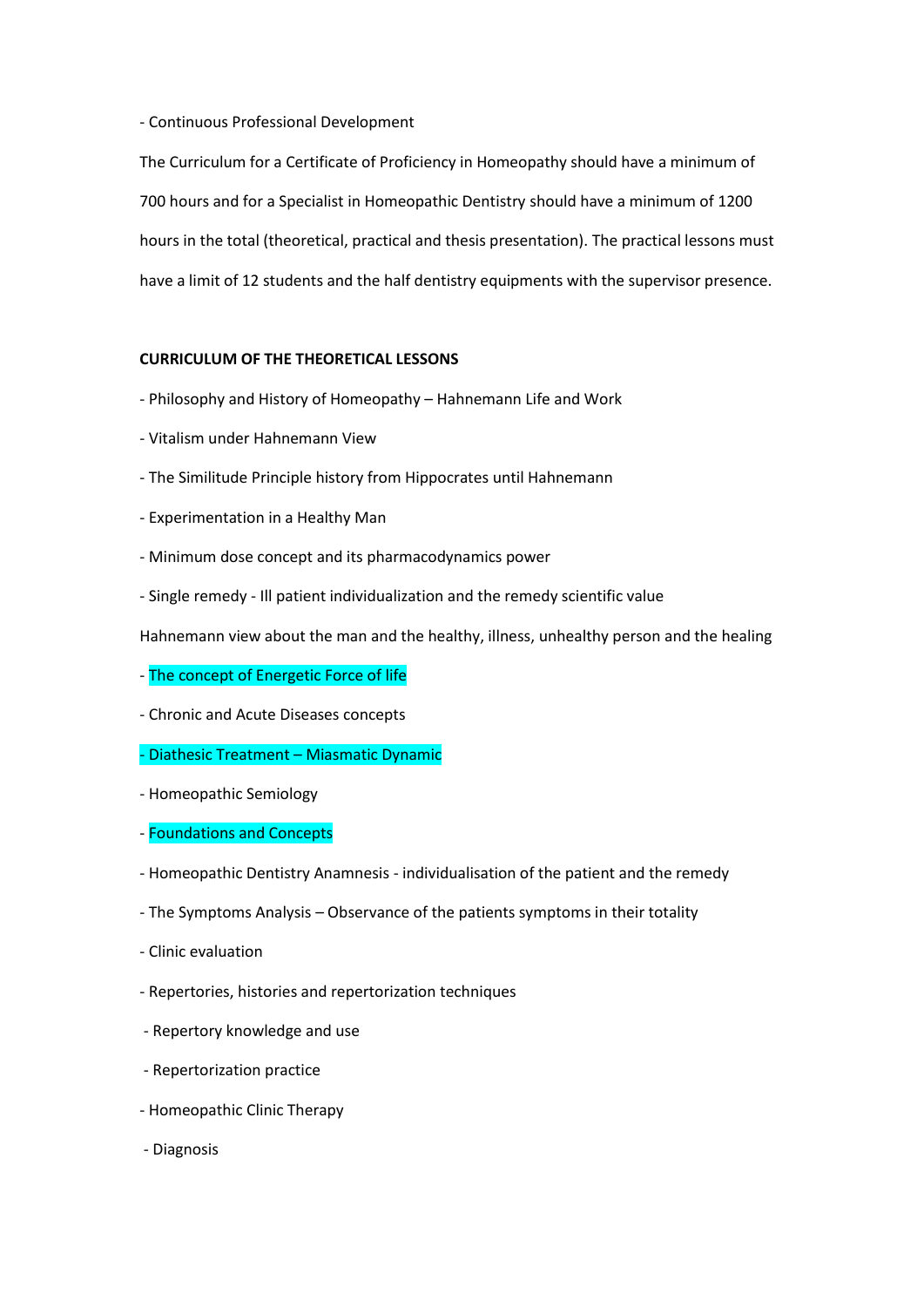- Understanding of a case
- Homeopathic prescription First Prescription
- Dynamic and Clinic Prognosis Homeopathic Aggravation and Suppression
- Laws of Cure
- Obstacles to Cure
- Second Prescription
- Homeopathic Materia Medica
- Homoeopathic Pharmacy
- Homeopathic Pharmacy History and Rules
- Homeopathic Remedies Origins, Compositions, Toxicities and Procedures
- Homeopathic Remedies Classification
- Theoretical Explanation to exposure the homeopathic dilutions activities

### **SPECIFICAL DISCIPLINES**

- Homeopathic Definition Homeopathic position at the Dentistry field
- Science and Art of Dentistry
- The Physiological action is not the only aborded point of the remedies actions.

Observances of the Physiological treatment

- The interrelationship with the Preventive and Palliative Dentistry, the Immunology, the

Chemistry and the homeopathic attitude with the interrelation of the physiological

medication

- Palliative and Curative Symptomatic dentistry treatment

- Importance and means of the localization and sensations in the oral pathologies

Modalities definitions and discussions - symptoms avaliations – perception and evaluation

of the totality of symptoms

- Homeopathic Doses Theory Low and Potentised doses
- Homeopathic appliances Homeopathic Dentistry prescriptions
- The knowledge of the Specific Dentistry Homeopathic Materia Medica